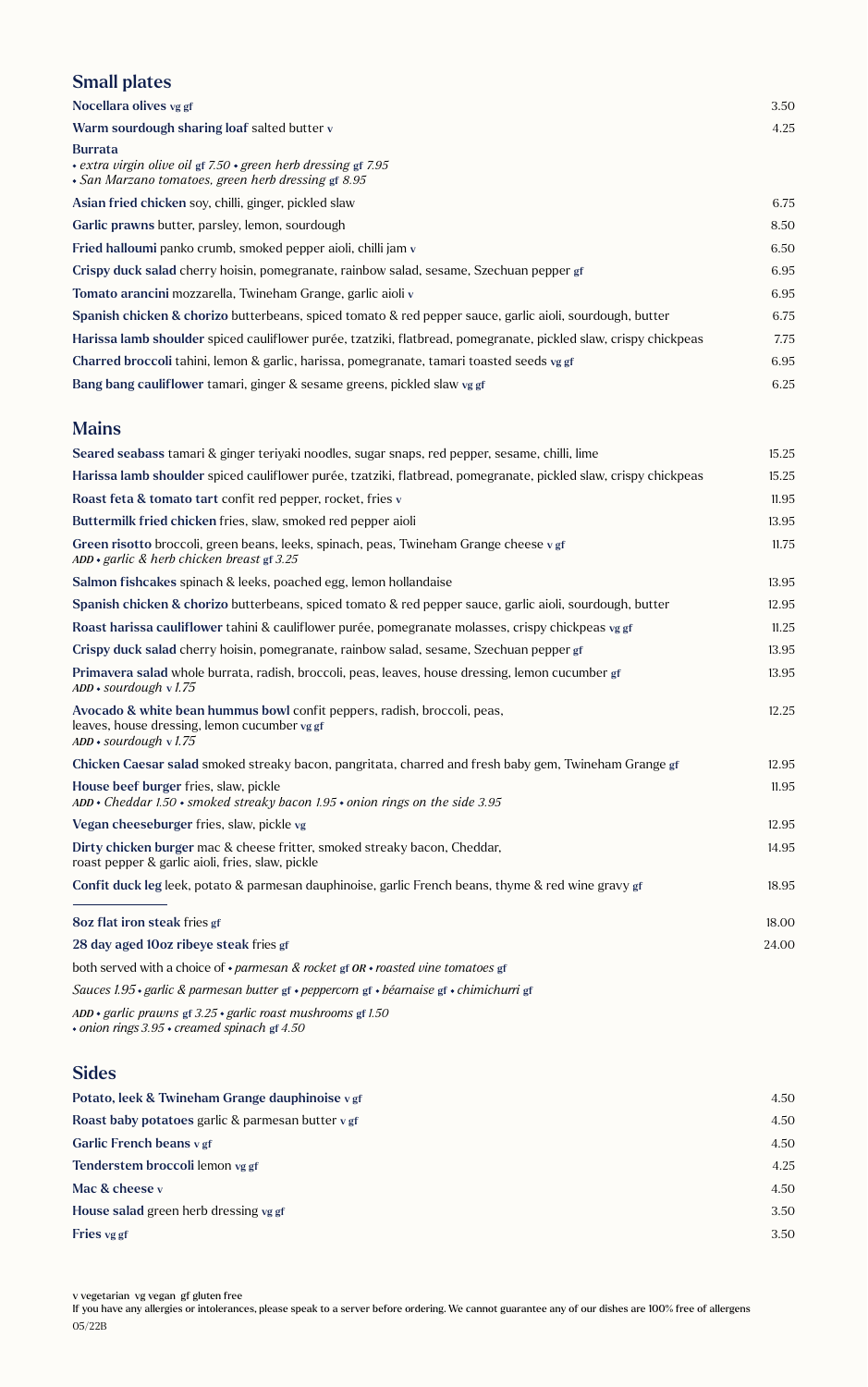## Gluten Free

### Small plates

| <b>GF Nocellara olives vg</b>                                                                                                                          | 3.50  |
|--------------------------------------------------------------------------------------------------------------------------------------------------------|-------|
| <b>GF Burrata</b><br>+ extra virgin olive oil 7.50 + green herb dressing 7.95<br>• San Marzano tomatoes, green herb dressing 8.95                      |       |
| GF Garlic prawns butter, parsley, lemon, gf bread                                                                                                      | 8.50  |
| GF Crispy duck salad cherry hoisin, pomegranate, rainbow salad, sesame, Szechuan pepper                                                                | 6.95  |
| GF Spanish chicken & chorizo butterbeans, spiced tomato & red pepper sauce, garlic aioli, gf bread, butter                                             | 6.75  |
| GF Harissa lamb shoulder spiced cauliflower purée, tzatziki, pomegranate,<br>pickled slaw, crispy chickpeas, gf bread                                  | 7.75  |
| GF Charred broccoli tahini, lemon & garlic, harissa, pomegranate, tamari toasted seeds vg                                                              | 6.95  |
| GF Bang bang cauliflower tamari, ginger & sesame greens, pickled slaw vg                                                                               | 6.25  |
| <b>Mains</b>                                                                                                                                           |       |
| GF Harissa lamb shoulder spiced cauliflower purée, tzatziki, pomegranate,<br>pickled slaw, crispy chickpeas, gf bread                                  | 15.25 |
| GF Green risotto broccoli, green beans, leeks, spinach, peas, Twineham Grange v<br>$ADD \cdot$ garlic & herb chicken breast gf 3.25                    | 11.75 |
| GF Vegan spring risotto broccoli, green beans, leeks, spinach, peas vg                                                                                 | 11.75 |
| GF Spanish chicken & chorizo butterbeans, spiced tomato & red pepper sauce, garlic aioli, gf bread, butter                                             | 12.95 |
| GF Roast harissa cauliflower tahini & cauliflower purée, pomegranate molasses, crispy chickpeas vg                                                     | 11.25 |
| GF Crispy duck salad cherry hoisin, pomegranate, rainbow salad, sesame, Szechuan pepper                                                                | 13.95 |
| GF Primavera salad whole burrata, radish, broccoli, peas, leaves, house dressing, lemon cucumber<br>$ADD \cdot GF$ bread $v$ 1.75                      | 13.95 |
| GF Avocado & white bean hummus bowl confit peppers, radish, broccoli, peas,<br>leaves, house dressing, lemon cucumber vg<br>$ADD \cdot GF$ bread v1.75 | 12.25 |
| GF Chicken Caesar salad streaky bacon, pangritata, charred and fresh baby gem, Twineham Grange                                                         | 12.95 |
| GF House beef burger fries, slaw, pickle<br>$ADD * Cheddar$ gf 1.50 $\cdot$ smoked streaky bacon gf 1.95                                               | 11.95 |
| GF Confit duck leg leek, potato & parmesan dauphinoise, garlic French beans, thyme & red wine gravy                                                    | 18.95 |
| GF 8oz flat iron steak fries                                                                                                                           | 18.00 |
| GF 28 day aged 10oz ribeye steak fries                                                                                                                 | 24.00 |
| both served with a choice of $\cdot$ parmesan & rocket gf OR $\cdot$ roasted vine tomatoes gf                                                          |       |
| Sauces 1.95 · garlic & parmesan butter gf · peppercorn gf · béarnaise gf · chimichurri gf                                                              |       |
| ADD • garlic prawns gf 3.25 • garlic roast mushrooms gf 1.50 • creamed spinach gf 4.50                                                                 |       |
|                                                                                                                                                        |       |

#### Sides

| GF Potato, leek & Twineham Grange dauphinoise v   | 4.50 |
|---------------------------------------------------|------|
| GF Roast baby potatoes garlic & parmesan butter v | 4.50 |
| <b>GF Garlic French beans v</b>                   | 4.50 |
| GF Tenderstem broccoli lemon vg                   | 4.25 |
| GF House salad green herb dressing vg             | 3.50 |
| GF Fries vg                                       | 3.50 |
|                                                   |      |

v vegetarian vg vegan gf gluten free

If you have any allergies or intolerances, please speak to a server before ordering. We cannot guarantee any of our dishes are 100% free of allergens 05/22B